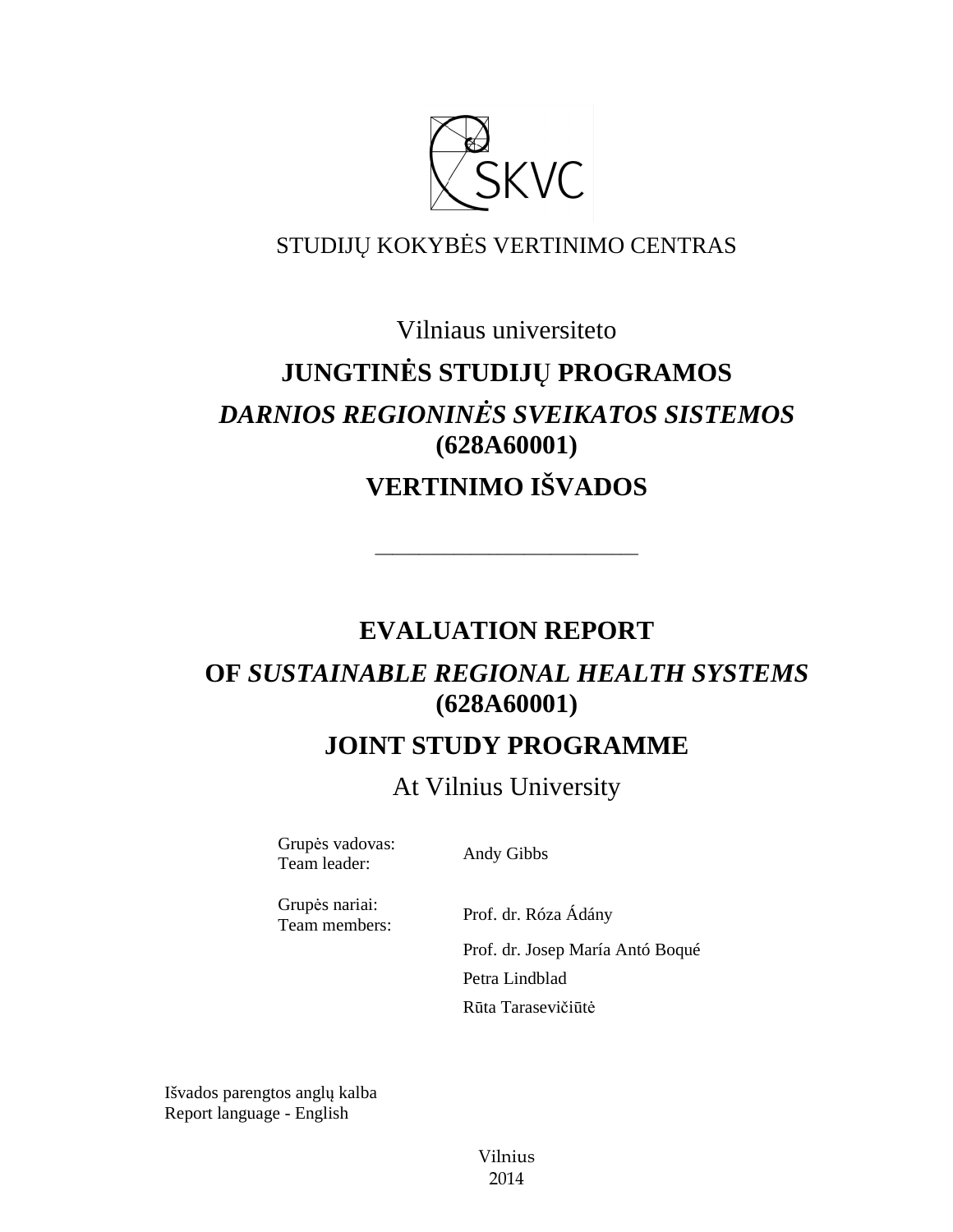### **DUOMENYS APIE ĮVERTINTĄ PROGRAMĄ**

| Studijų programos pavadinimas                           | Darnios regioninės sveikatos sistemos                                             |  |
|---------------------------------------------------------|-----------------------------------------------------------------------------------|--|
| Valstybinis kodas                                       | 628A60001                                                                         |  |
| Studijų sritis                                          | biomedicinos mokslų                                                               |  |
| Studijų kryptis                                         | visuomenės sveikata                                                               |  |
| Studijų programos rūšis                                 | universitetinės studijos                                                          |  |
| Studijų pakopa                                          | antroji                                                                           |  |
| Studijų forma (trukmė metais)                           | nuolatinė (2)                                                                     |  |
| Studijų programos apimtis kreditais                     | 120                                                                               |  |
| Suteikiamas laipsnis ir (ar) profesinė<br>kvalifikacija | visuomenės sveikatos magistras                                                    |  |
| Studijų programos įregistravimo data                    | 1998 m. birželio 25 d.                                                            |  |
| Kitos<br>jungtine<br>programa<br>aukštosios mokyklos    | vykdančios Deusto universitetas, Korvinus universitetas,<br>Veronos universitetas |  |

#### **INFORMATION ON EVALUATED STUDY PROGRAMME**

| Title of the study programme                                               | <b>Sustainable Regional Health Systems</b>                                     |
|----------------------------------------------------------------------------|--------------------------------------------------------------------------------|
| State code                                                                 | 628A60001                                                                      |
| Study area                                                                 | <b>Biomedical Sciences</b>                                                     |
| Study field                                                                | Public Health                                                                  |
| Kind of the study programme.                                               | University studies                                                             |
| Study cycle                                                                | Second cycle                                                                   |
| Study mode (length in years)                                               | Full-time $(2)$                                                                |
| Volume of the study programme in credits                                   | 120                                                                            |
| Degree and (or) professional qualifications<br>awarded                     | Master in Public Health                                                        |
| Date of registration of the study programme                                | 25 June 1998                                                                   |
| Other higher education institutions<br>implementing joint-degree programme | University of Deusto, Corvinus University of<br>Budapest, University of Verona |

© Studijų kokybės vertinimo centras

The Centre for Quality Assessment in Higher Education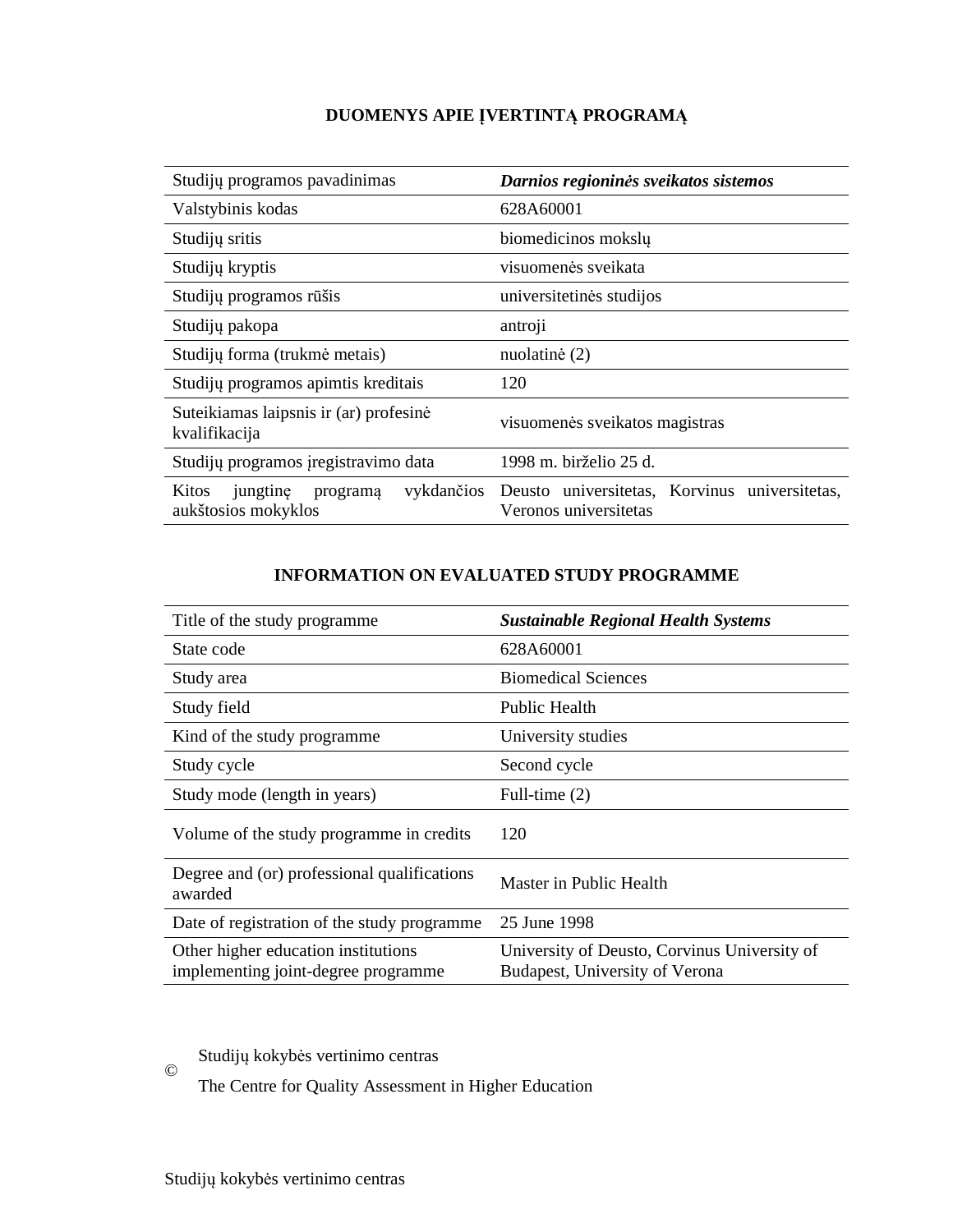### **CONTENTS**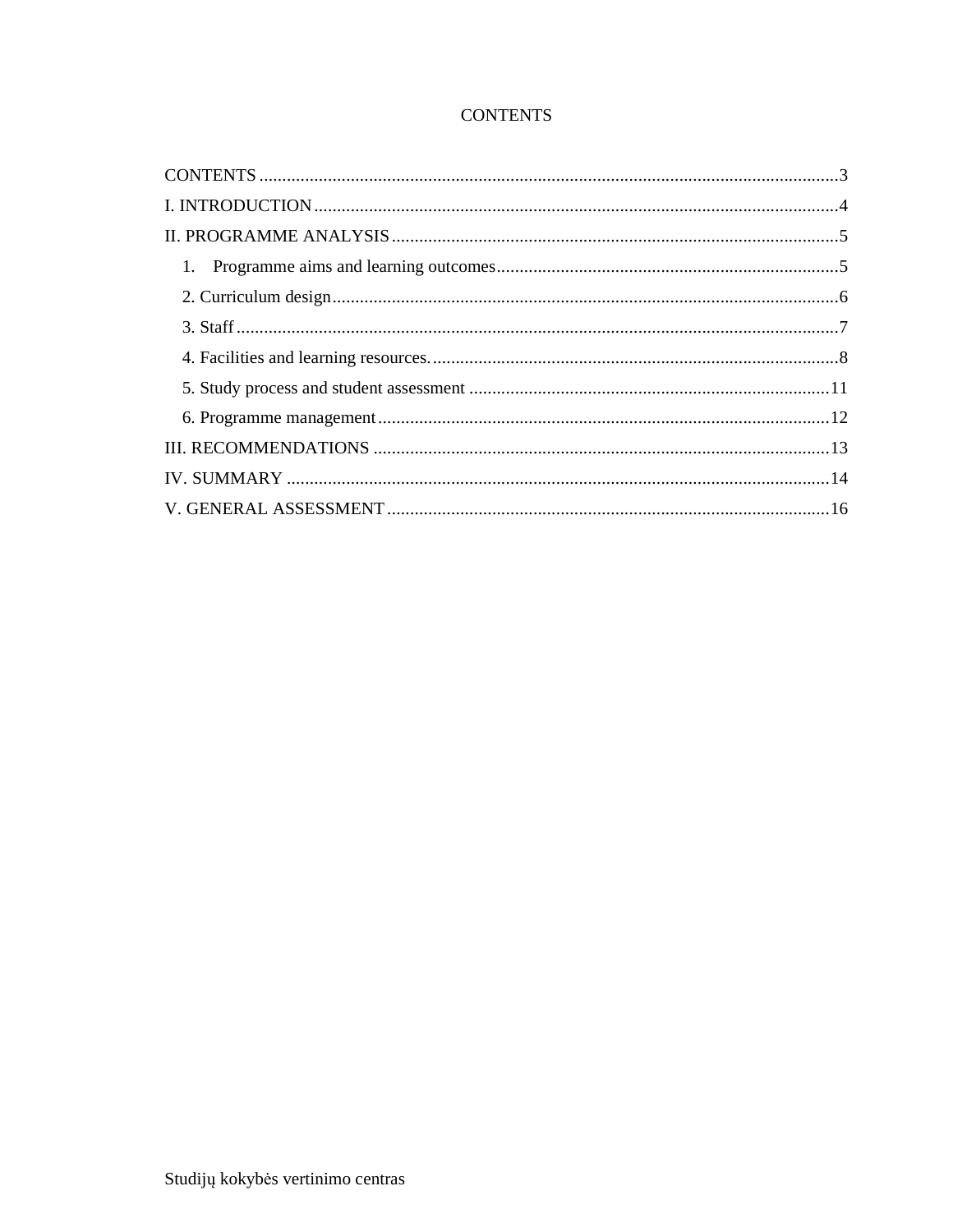#### I. INTRODUCTION

The Vilnius University Faculty of Medicine offers study programmes of integrated medical studies (both in Lithuanian and English) and Odontology, first cycle study programmes in Public Health, Ergotherapy, Kinesitherapy and Nursing, second cycle study programmes in Public Health, Nursing, Rehabilitation, Medical Biology, Medical Physics and Medical Genetics. The Faculty aims to prepare students for work in the fields of health care, disease prevention and curing, and many other medical fields. The Faculty comprises 18 academic units – 4 departments, 12 clinics and 2 institutes, including the Public Health Institute. The primary aim of the Public Health Institute is to train highly qualified public health specialists characterised by modern thinking and understanding of the humanitarian, legal and economic areas. The Institute has been carrying out scientific research, training scientists and implementing public health doctoral studies since 2002. The Institute comprises 29 teachers.

Since 2008, the Public Health Institute has been implementing the Erasmus Mundus second cycle joint study programme *Sustainable Regional Health Systems* (hereinafter – RegHealth) together with partners within 3 countries: Spain (University of Deusto), Italy (Verona University), and Hungary (Corvinus University). This programme aims at covering the niche between health supervision management and planning on a regional level. The consortium of the 4 universities is led and the RegHealth programme is coordinated by the Public Health Institute. Although the programme did not get funding renewal, and no new students were admitted for the 2013 cohort, the Vilnius programme leaders are committed to launch a new edition based on individual fees.

The present review has been carried out under the guidelines and procedures of the Centre of Quality Assessment in Higher Education (hereinafter referred as SKVC). This evaluation report is based on the self-evaluation report (hereinafter referred as SER), and on a site visit to Vilnius University on 2nd April 2014. During the site visit, the team had the opportunity to discuss the Programme with Faculty administration, Self-evaluation group, teaching staff, students, graduates, representatives of the University of Deusto, Verona University, and Corvinus University, and social partners. The review team also visited the library, classrooms and offices associated with the programme. After the visit, the review team held a meeting in which the contents of the evaluation were discussed and adjusted to represent the opinions of the whole group.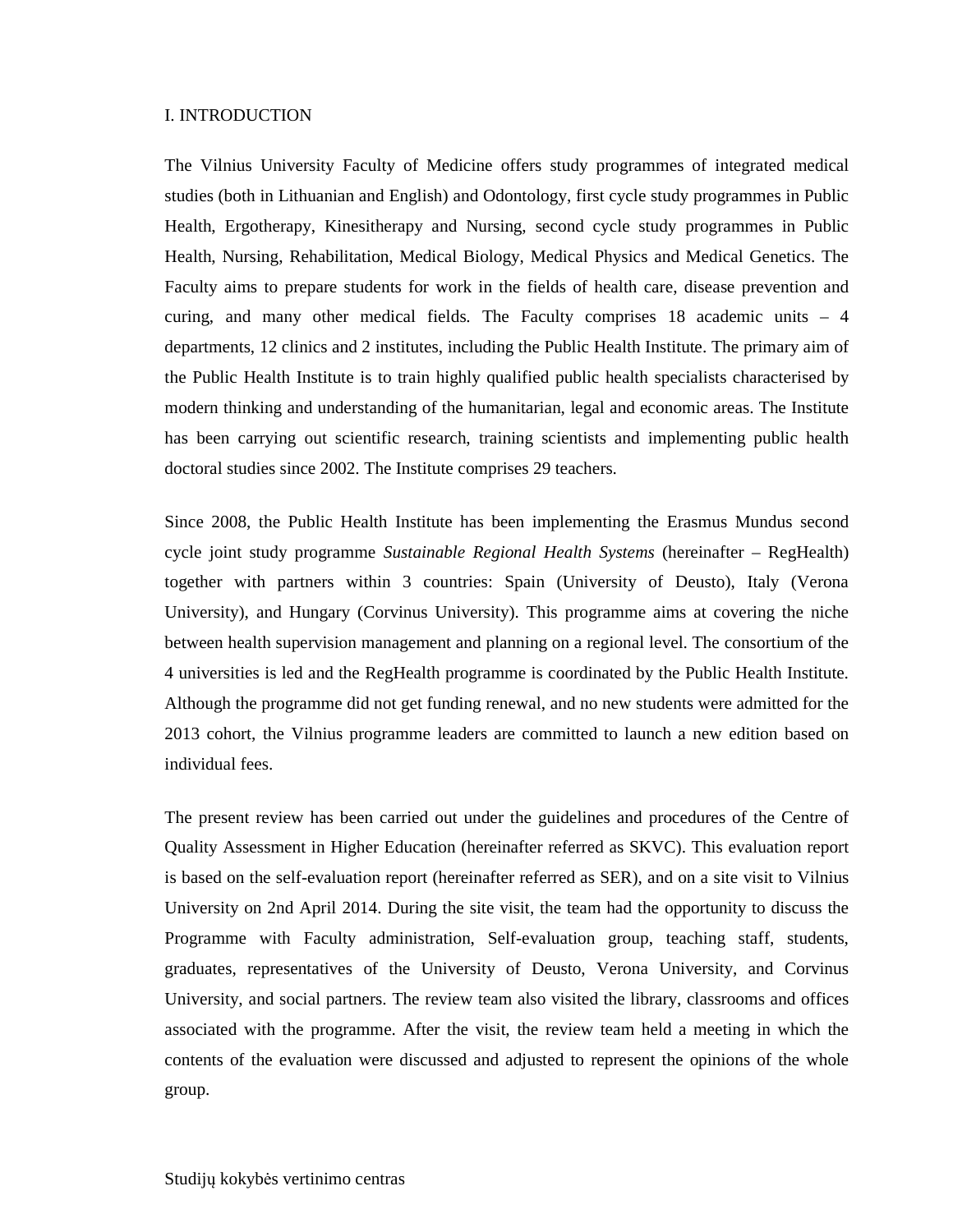#### II. PROGRAMME ANALYSIS

#### *1. Programme aims and learning outcomes*

The review team learned from the SER that RegHealth information is provided on a number of websites including the University and Ministry of Education websites as well as a number of other widely disseminated publications. The information available on the internet also includes the Erasmus Mundus Programme as well as a consortium website created specifically for this programme.

This programme was created through close cooperation of 4 universities with administrative institutions and private enterprises of various European regions, providing a mixed Public Health – Business Administration approach. Graduates of the programme are awarded a joint master's degree, with Vilnius University awarding a Master in Public Health and Verona and Deusto award a Masters in Sustainable Regional Health Systems. The purpose of this study programme is to promote the benchmarking of different health system models, helping to construct a comprehensive understanding of health system management and planning. It aims to spread out the European model of health care and planning, to promote sustainability and the role of health systems in strengthening social cohesion and social capital. According to the SER, graduates can work as middle and upper level managers in hospitals and health services, as well as in regional and national administrative bodies, they will be able to work in the adaptations of health systems to the sociodemographic changes we are living, and introducing the effective advances in medical technologies.

The SER provided information about learning outcomes and competencies which were well described and pertinent. However, taking into account that the majority of students are from developing countries, the evaluation team wonders whether the programme aims and learning outcomes are sufficiently adapted to students' characteristics and needs. The team recognizes that the topic of the study programme probably does not allow using standard professional competences as developed by professional associations for benchmarking. On the other hand, both the current and former students that participated in the meetings during the site visit were unanimously positive about the programme aims and outcomes. The team suggests that additional effort is made to adjust the aims and outcomes of the programme to the needs of the students and that the applicability of the realities in the EU health systems to those in developing countries is formally developed in the programme.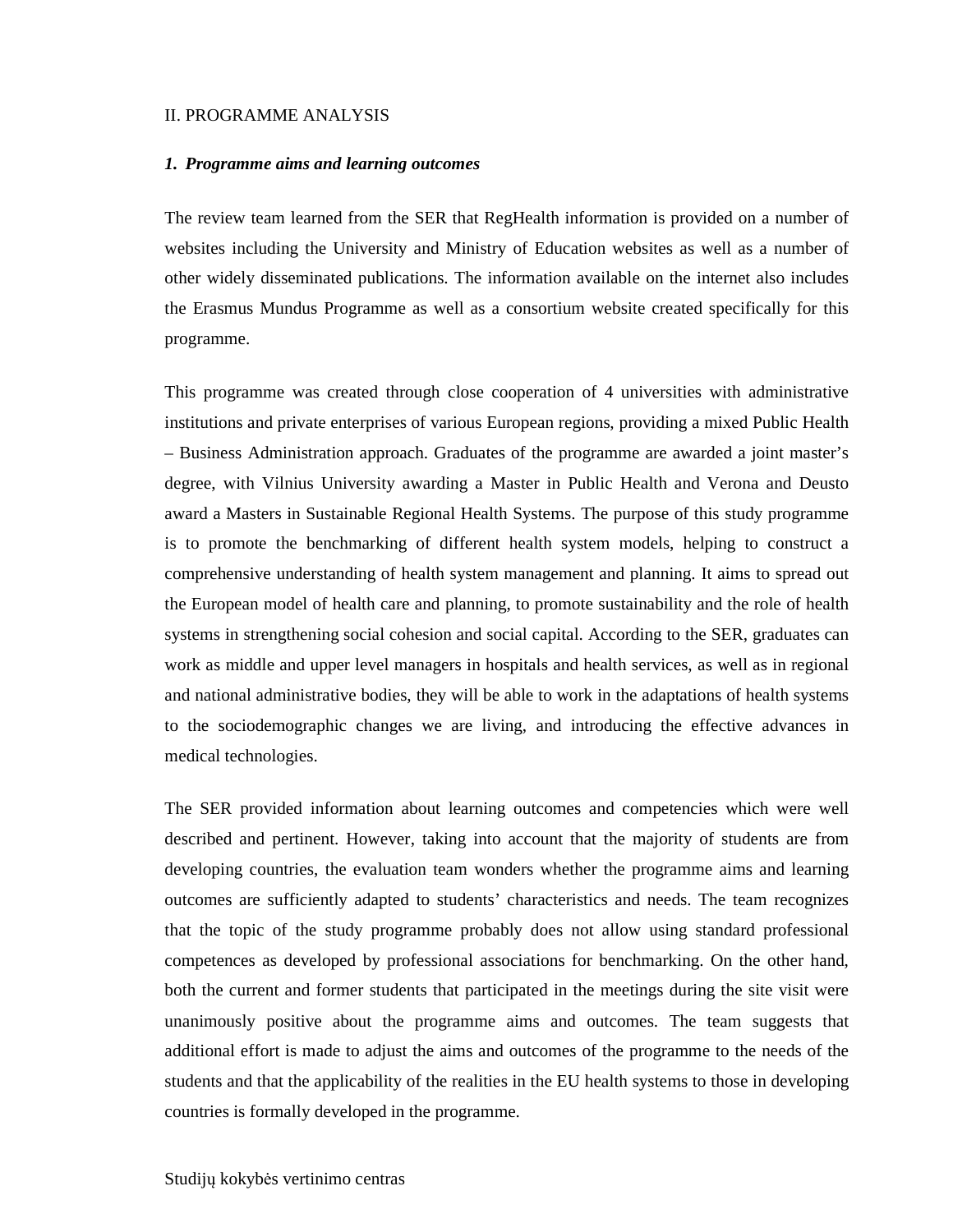The programme aims and learning outcomes are consistent with the type and level of studies and the level of qualifications offered; however, most of the courses have an introductory/intermediate level (as discussed in *2. Curriculum design)*.

The review team were unanimously impressed by the work of the Vilnius faculty in developing a new programme which offers an attractive, vibrant and internationally relevant curriculum and conclude that the name of the programme, its learning outcomes, content and the qualifications offered are compatible with each other.

#### *2. Curriculum design*

RegHealth is a programme comprising 120 ECTS credits. The language of instruction is English. Four universities are involved in the programme, and students have the ability to study at three of them. The programme's modules are delivered by universities with various specialty fields: 1st semester covers macro level management and is delivered by Deusto, 2nd semester consists of micro level management and is provided by Corvinus, the 3rd semester is devoted to specialization either in Verona or Vilnius and the 4th semester consists of the internship and research in any of the four universities.

The review team were confident, following their reading of the SER and discussions with programme team members, that the curriculum design meets legal requirements. As stated in the SER, the Master has mandatory mobility periods for the students guaranteeing that the mobility requirements for the joint study programme are met.

The study subjects are spread evenly, their themes are not repetitive; however, the basic quantitative issues seem to be spread over many different topics without following well defined criteria. For instance, at least three different courses (Meta-analysis, Epidemiology and Computerized Health Planning, Health Technology Assessment and New Health Technologies, Monitoring and Evaluation for Health Systems' Improvement) include contents that are necessary for quantitative understanding of health services but it is not clear that the level and sequence is the right one. Taking into account that a Public Health second cycle study programme is offered in Vilnius University and probably in some of the other participating institutions, offering or sharing courses on quantitative methods could be an option.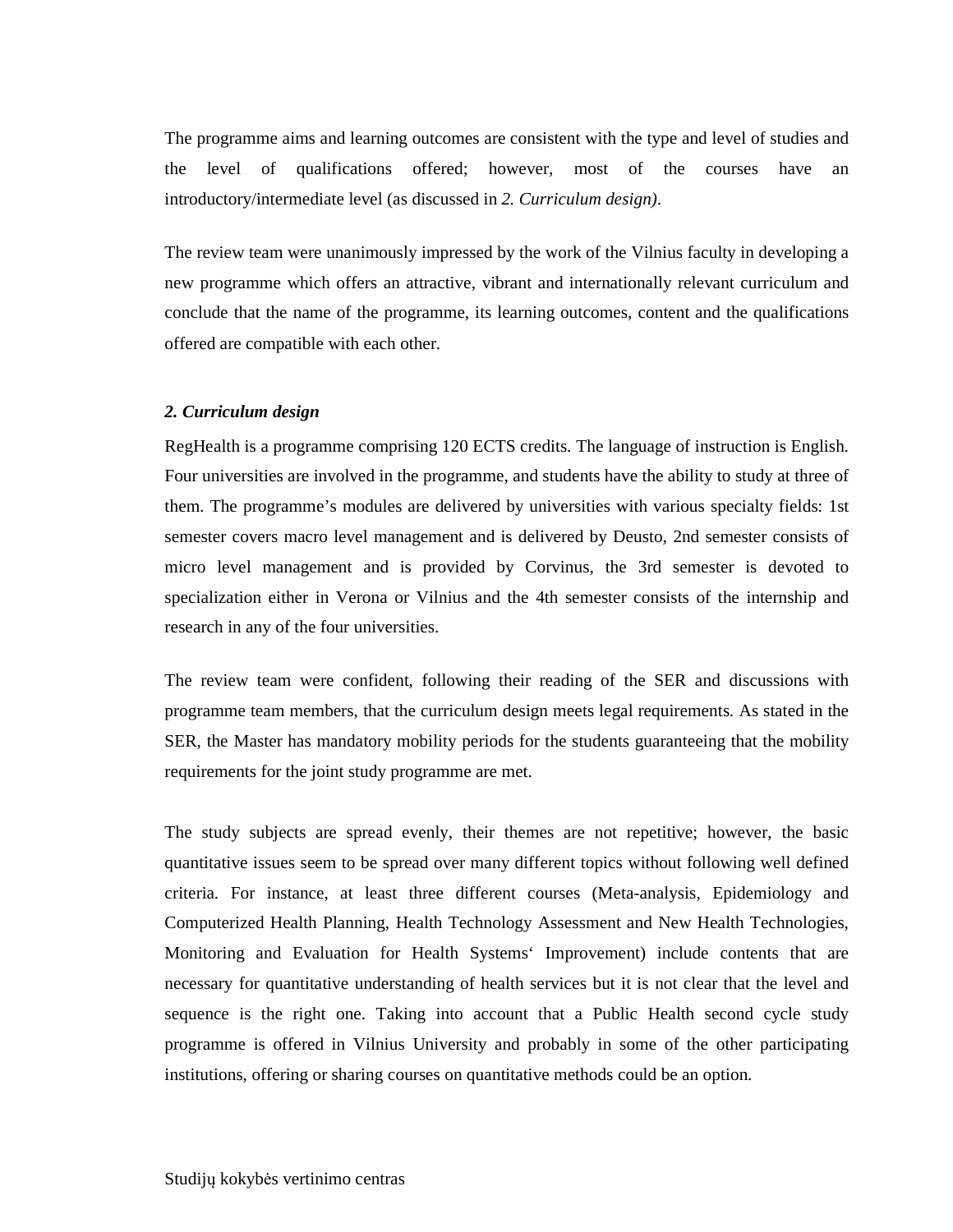Overall, the content of the subjects is consistent with the type and level of the studies though the review team still see some room for more attention to the quantitative methodologies that enable for evidence based planning and management, such as metaanalysis and other quantitative synthesis techniques. Health economics and financing are perhaps a little over dimensioned in comparison to the rest of areas. The team recognizes that some imbalances could be a consequence of integrating 4 different faculties with contrasting backgrounds and teaching portfolios.

Only the Corvinus University has a course in multicultural communication which is offered in the second semester. Taking into account the multicultural background of the students a similar course in the first semester would be very helpful. All the participating universities should be sensitive to this and enable both the faculty and the students to discuss these issues within all courses when needed.

The content and methods of the subjects are appropriate for the achievement of the intended learning outcomes; the scope of the programme is sufficient to ensure learning outcomes and the content of the programme reflects the latest achievements in science. However, the team believe that there are still some opportunities for further strengthening of the content. Some examples of relevant issues in current public health agendas that are not well featured in the programme are: non communicable diseases in developing countries, public health genomics, social networks and health, and the importance of built environments. Advanced methods are not clearly included but this may be a result of the introductory/intermediate levels of most courses, something that is in part due to the broad scope and multidisciplinary nature of the programme (e.g. Meta-analysis, Epidemiology and Computerized Health Planning, Comparison of Regional Health Systems, Strategic Management, Health Planning and Health Technology, Health Economics, Social Policies and Financing Health Care, among others). The overall level of specialization is coherent with the goals of the programme. However, the review team considers that providing the Master students more optional access to advanced level courses would improve the programme.

#### *3. Staff*

The SER provided sufficient information to confirm that the study programme is provided by the staff meeting legal requirements. The review team concluded that the qualifications of the teaching staff are adequate to ensure learning outcomes. The international design of the programme has facilitated that the staff are experts in their respective fields, including strategic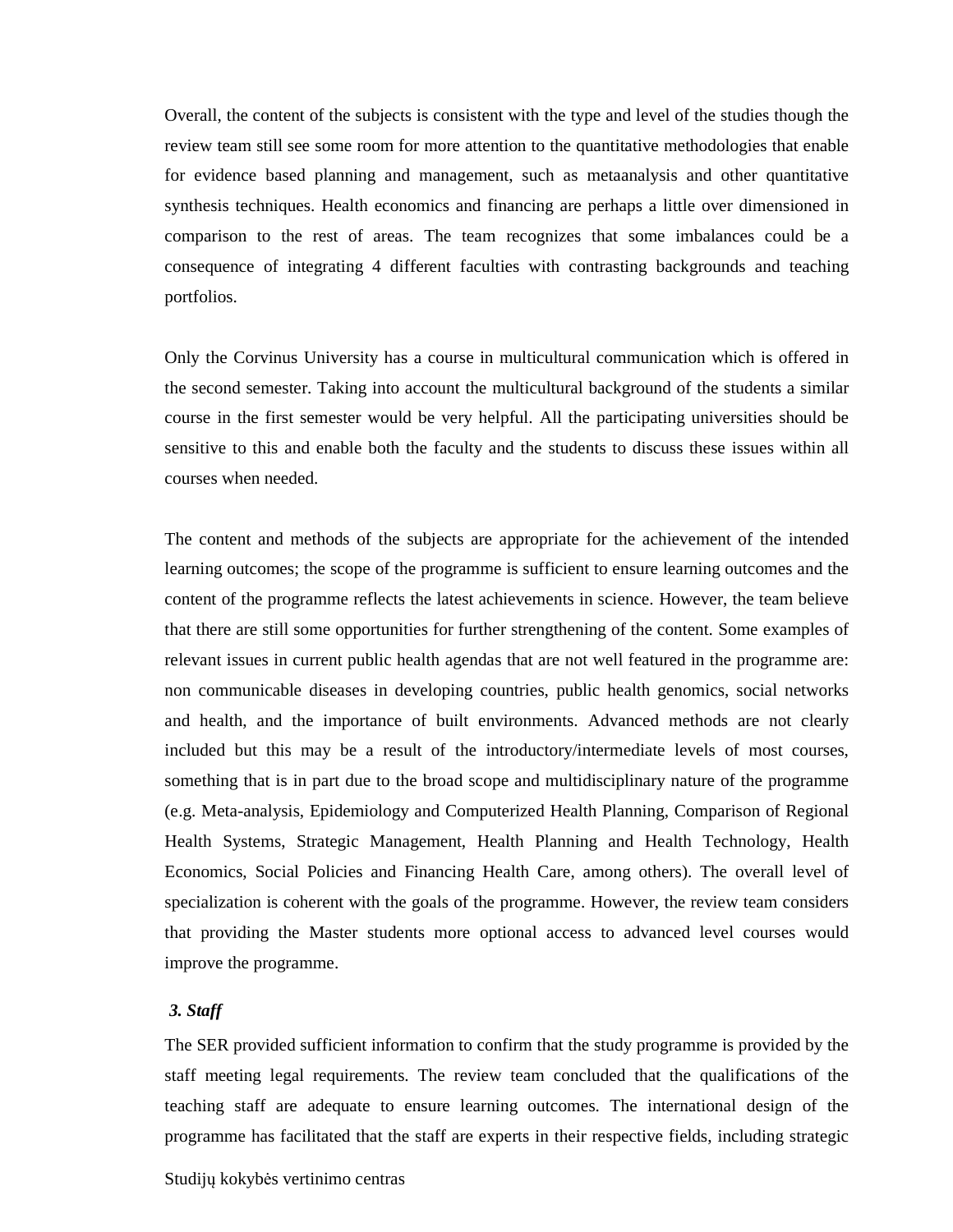planning (University of Deusto), health economy (University of Corvinus), and public health (Vilnius University and University of Verona). Importantly, the staff is enriched with participation of policy makers and health professionals. The fact that 70% of the teachers are holders of a PhD degree and that all them are involved in research gives further evidence of the staff quality.

Whilst accepting that each university can present the cvs of their faculty in its prefered format, a clear, consistent, internationally recognised approach to cv presentation would be helpful, ensuring that the academic qualification, rather than the academic title was indicated. During the review the team did not have access to information about participation in research sufficiently edited and with appropriate internal benchmarking as to help in judging how much the teaching staff of the programme is involved in research directly related to the study programme being reviewed. The evaluation team was concerned that some of the teachers in Verona University did not speak English and that translators were needed.

The review team noted from the SER that the mobility of faculty members, apart from those of the University of Deusto, was insufficient. In this respect, it would be important to ensure that Vilnius University secures the conditions to promote international mobility and the professional development of the teaching staff necessary for the provision of the programme. In this programme, specific knowledge and collaborations with academic institutions in developing countries would be very valuable.

The review team could not obtain evidence that formal policies for strategies that are relevant to support professional development like mentoring and sabbaticals are in place. These policies if established and supported by the leadership would substantially reinforce the faculty capacity building.

#### *4. Facilities and learning resources.*

The premises for the RegHealth programme at Vilnius University are adequate both in their size and quality. The number of classrooms, computer rooms and laboratories of the Public Health Institute and of all faculty is sufficient to arrange the optimal timetable.

The teaching and learning equipment at Vilnius University are adequate in quality but not enough in size. Since the last evaluation the facilities have been greatly improved according to the recommendations – all the rooms for studying have the necessary equipment, are renovated,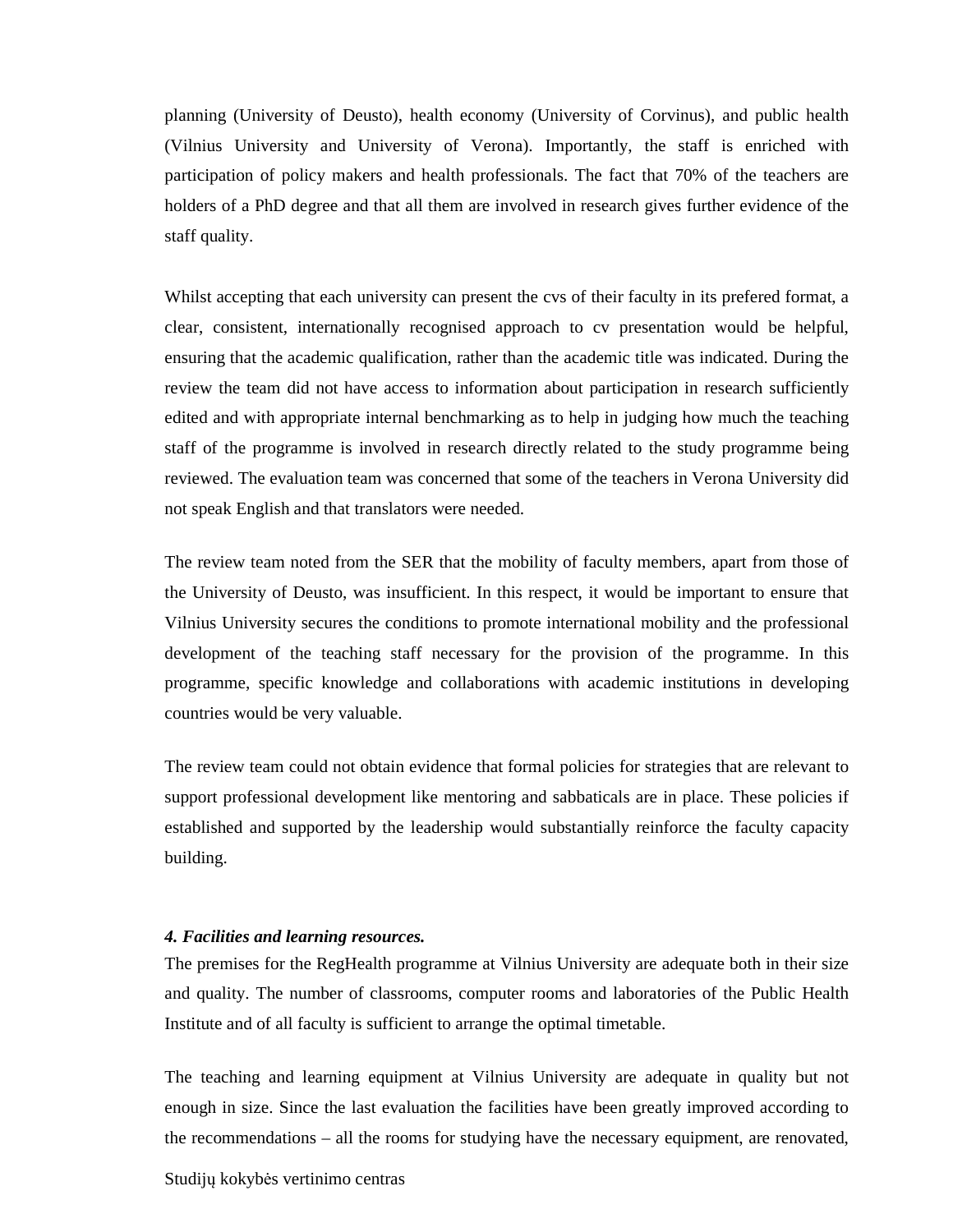have new furniture. 3 computer classrooms have been established. New computers were purchased in 2011-2013, as well as the software. Wireless network is available in the Faculty.

There are only 3 computers in the Reading room (Room 131) that are not used for lectures and seminars and can be used for individual work. This problem has been tried to be partially solved by introducing wireless network to the faculty, so that the students would be able to use it via their laptops but the Internet access does not solve the computerized learning problem because the necessary software and access to the necessary databases exist only in the computers of the University. Although for the development of practical skills new computer software is purchased continually, which can be used during the time of practical work, it is very limited due to the number of licences and computers. The team also noted from the SER team that the number of SPSS licenses for statistical analysis was not enough for the number of users in the programme, which has created difficulties.

In Vilnius University, the students of the RegHealth programme share the learning equipment with students from other programmes of the Faculty. As the RegHealth programme is rather small in comparison with the other programmes, the priority to the access to the learning equipment is also given to the students from other programmes.

Multimedia equipment and computers with the necessary software in the classrooms enable teachers and students to use modern and various teaching methods such as PowerPoint presentations, simulation of situations, data review and case studies.

Teaching materials are adequate and accessible. The students use the Library of the Faculty of Medicine and the Reading room nearby, as well as the Library of Vilnius University and the Reading rooms nearby, and the Library of the Ministry of Health and its reading rooms. Some literature needed for the studies is provided by the lecturers from the Library of the Public Health Institute. The students and the academic staff have the opportunities to use the computer search systems. The software used is modern and legal. The variety of teaching materials is efficient to fulfil the aims of the programme. The holdings of the Library of the Faculty of Medicine are supplemented and restored yearly with 2000-6000 publications. Textbooks and methodological literature every year are supplemented with newly published literature, taking into account the remarks made by the students and the teachers. The students are asked (question No. 11 in the Questionnaire) to evaluate the accessibility of necessary textbooks of the library during the survey at the end of every semester but the response to the questionnaire is low. The University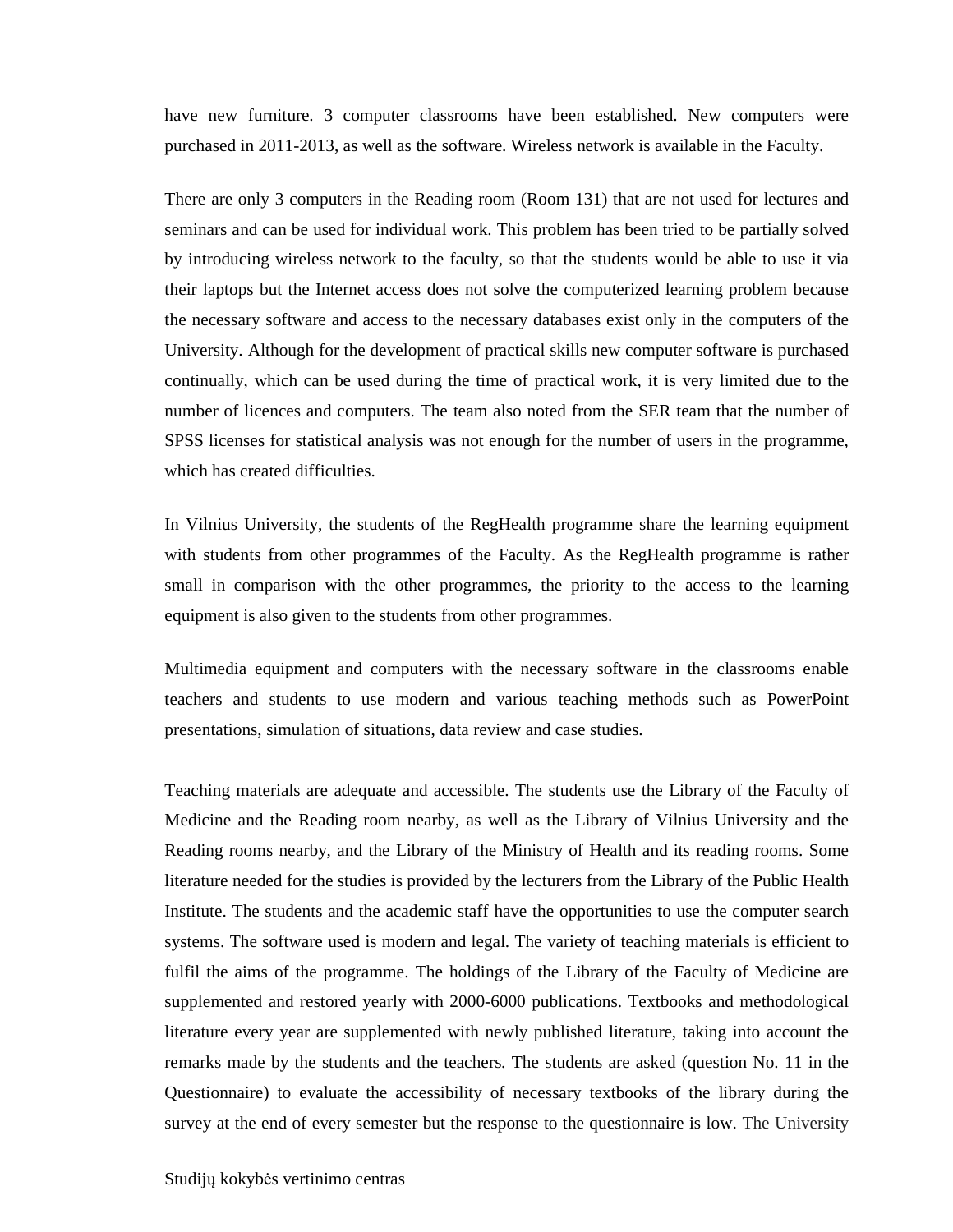Library regularly sends textbooks from relevant databases to teachers for testing and then funding is allocated for subscription to the selected textbooks.

Vilnius University library orders Lithuanian and foreign medical journals, subscribes to scientific journal data bases: Annual Reviews (USD); BMJ Journals; Cochrane Library; Lippincott Williams & Wilkins Custom (via OVID); MD Consult (7 bases); Nature Publishing; PubMed Central; Health Source - Consumer Edition (EBSCO); The Biomedical & Life Sciences Collection; Science Direct (SciVerse); Springer LINK; Taylor&Francis; Vilnius University Bachelor and Master theses (ETD). The databases ordered are accessible to the students from Vilnius University computers or from personal computers after downloading the VPN programme. The students use data from different databases for their literature review in their final theses.

Though the facilities and learning resources discussed above are common with the other second cycle programmes at Vilnius University, the RegHealth programme has particular characteristics. The programme has a dedicated room with well equipped technology and internet access but there is only one computer with the necessary software in this classroom. This problem has been tried to be partially solved by introducing wireless network so that the students would be able to use it via their laptops but the Internet access does not solve the computerized learning problem because the necessary software and access to the necessary databases exist only in the computers of the University. The SER provides evidence that the material facilities at all program universities have the characteristics and the availability as to support adequately the needs of the students.

A second important limitation is related to international mobility of the students. The review team noted from the SER and the meetings with both current and former students that the institutions involved in the programme offered support for the students' mobility. However, taking into account that students should settle in three different countries during a period of two years makes logistic support for accommodation of strategic importance. As some students noted the effort and time devoted to finding accommodation is high and goes in detriment of the learning outcomes.

The team urges both the programme and the institutional leadership to address these problems.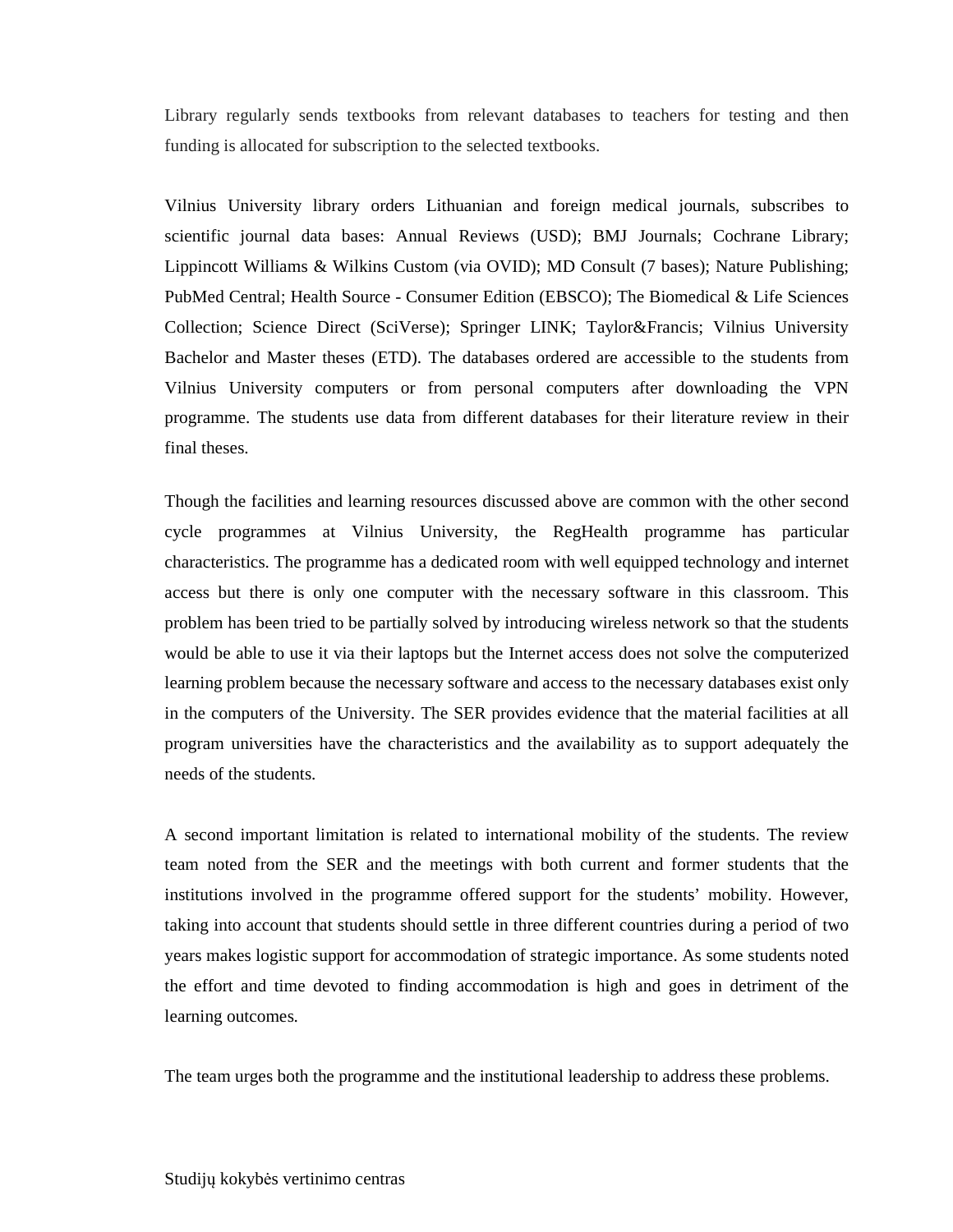#### *5. Study process and student assessment*

Students holding a bachelor degree are eligible to study in the study programme. According to the SER, this programme is oriented to holders of a university degree in Sociology, Psychology, Law, Political Science, Anthropology, History, Medicine, Social Work, Social Education, Nursing, Public Health etc. who want to specialize in the scope of health. Students with experience in health administration are given priority. The number of students admitted in the five cohorts has been 15, 20, 17, 16 and 16. For the four initial cohorts all but 2 admitted students obtained the Master degree. The wide representation of students from non European countries including those coming from developing countries is a strength of the programme; however, there are too few European students enrolled in the programme – something that should be balanced in further cohorts.

The review team was informed about the study process and student assessment through the SER and the various meetings with the programme coordinators, the faculty and current students. Students are evaluated according to different national grading systems and the main forms of assessment are examinations at the end of the semester. During the second year the students prepare their research thesis which is defended at the end of the programme. The students were in general satisfied with the examinations and the feedback received though this is very heterogeneous and depends on each course and teachers. So far, according to the SER, four students' cohorts have already graduated. The overall performance of these cohorts can be judged by the students' survey suggesting that knowledge and skills acquired through the programme were very useful for alumni and had great impact on their academic and personal career – a message that should be taken with caution due to the limited response rate of the surveys. In a meeting with the former students (a group of 6) they expressed their satisfaction with the professional activities and confirmed that their expectations were met. They mentioned that the multidisciplinary knowledge provided by the programme was very useful for them in responding to professional challenges. The team was very impressed that most of these students hold relevant professional roles in both developing and affluent countries, including some international health organizations, or were starting research careers. Overall, the final theses were of good quality, addressing relevant issues and based on international literature reviews.

Regarding the examinations, the students confirmed that they are informed about requirements for assessment and that the assessment system of students' performance is clear, adequate and publicly available. Further discussion with students and teachers indicated that there is no clear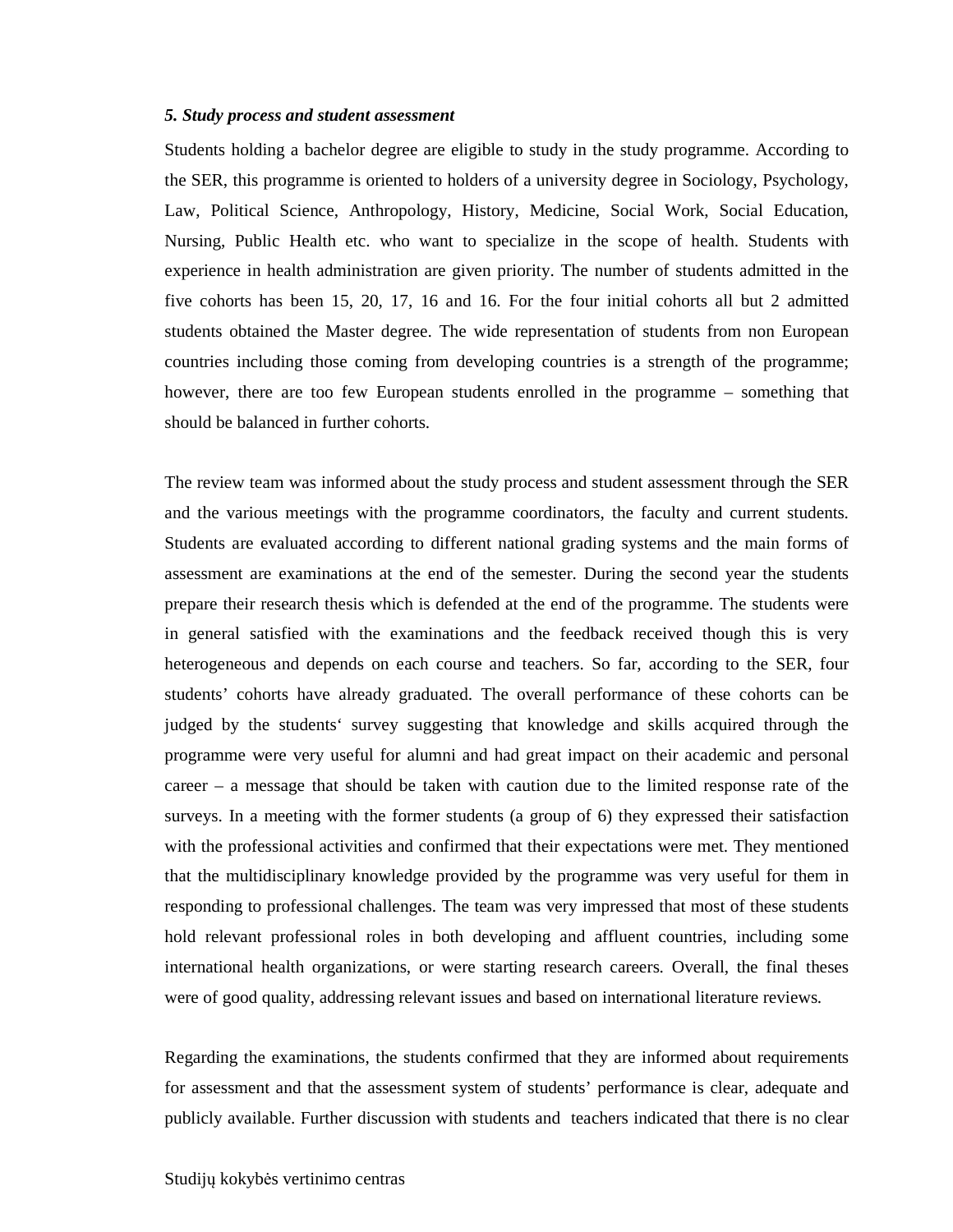and consistent approach in ensuring that the mode of assessment is aligned with the skills that the students will need to acquire during the programme, for example teamwork. The programme team recommend that as part of a written and agreed strategy that has aims, timelines and actions, the assessment strategy is reviewed and developed to ensure that learning outcomes, learning methods and assessment approaches are constructively aligned. Constructive alignment is a recognised educational strategy which seeks to ensure complementarity between all aspects of curriculum design.

The evaluation committee realized that the students were very active, reflective and positive. They seemed very mature and interested in being a part of the quality assurance process both in commending the programme for all the good in it as well as suggesting changes.

#### *6. Programme management*

The review team had the opportunity to review the programme management through the SER and the meeting with the programme leaders and considered that the organization and the management process are appropriate. Vilnius University is the overall coordinator of the programme including being responsible for the finance administration and submitting all required reports and for reporting to the European Commission and the Educational, Audiovisual and Culture Executive Agency. The Secretariat, on behalf of the Consortium, has developed and maintains the website for the programme.

The review team had the opportunity to review the programme management through the SER and the meeting with the programme leaders and considered that the organization and the management process are appropriate. The main characteristics are: Vilnius University is the overall coordinator of the programme, the RegHealth Academic Committee and technical managers evaluate and update the programme and the Consortium applies a sound organisational structure. The role of the Academic Committee is of particular importance as achieving the necessary level of commitment in each university has proven difficult. Taking into account the important role of the Academic Committee it is crucial that a sufficient number of meetings is well planned and that the agendas and agreements are carefully conducted. The review team has observed that the coordinators have established and open and constructive relationship with the students which has contributed to identifying difficulties and finding solutions. It is evident that the staff has put a lot of thought and energy into developing the programme according to the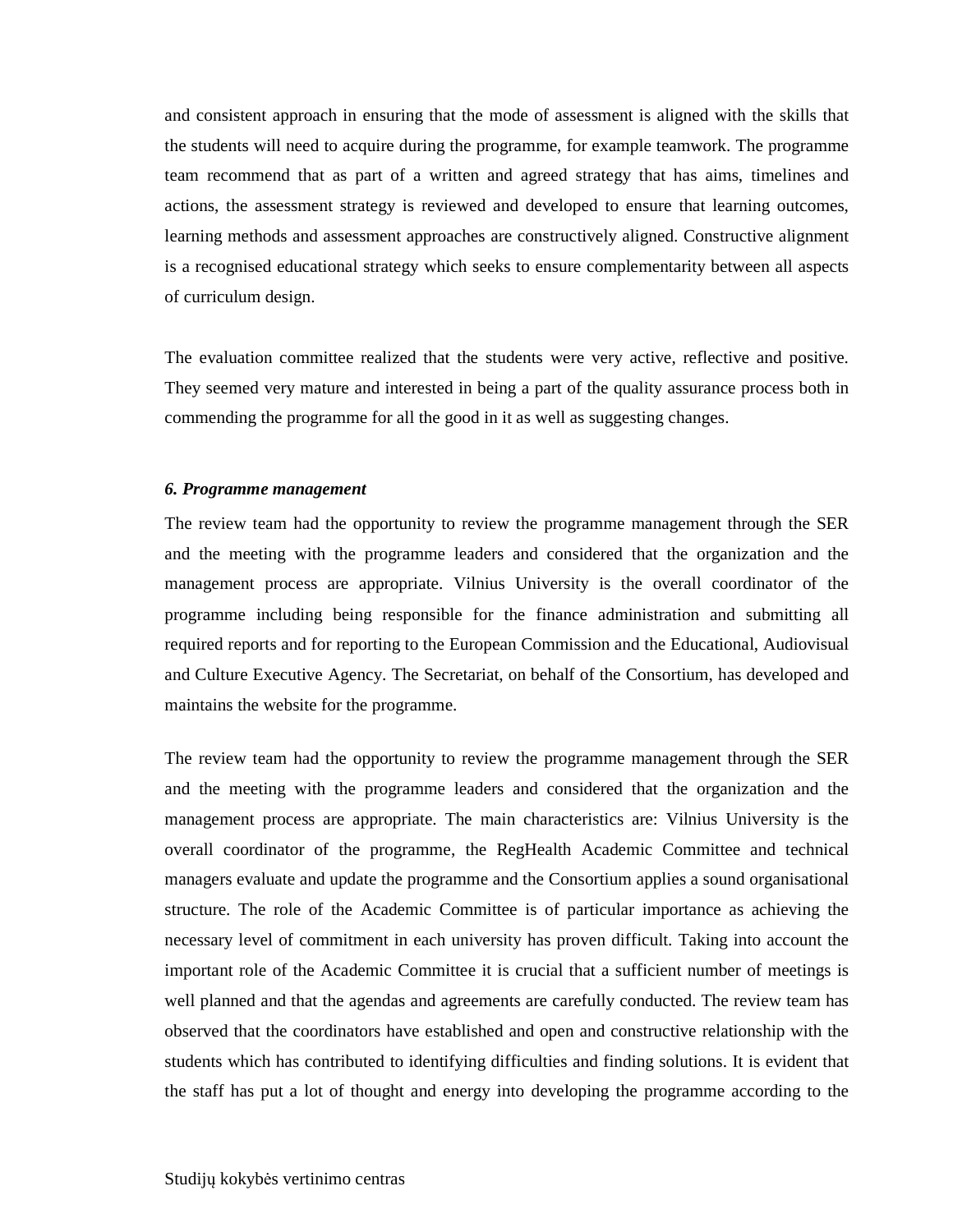students' needs. The Vilnius programme coordinators are to be commended on their commitment and leadership in developing this programme.

According to the SER, the consortium has created three types of surveys to evaluate the teachers, the modules (each of the four semesters) and the overall programme. It is clear both from the SER and discussions with the students and the faculty that the outcomes of internal evaluations of the programme are used for the improvement of the programme. For example students had raised and the programme team responded to the issue of introduction and orientation to differing universities and how this could be improved by rescheduling the timing of some activities. However, as noted in the SER, although surveys are conducted, they should be more systematic and a set of quantitative and qualitative standardized indicators should be used both for monitoring and benchmarking.

Regarding the funding of the fellowships for the students the fact that the programme was not renewed as an Erasmus Mundus programme makes its financial sustainability challenging. One of the main strengths of the current programme is its capacity to attract internationally brilliant and motivated students. Unfortunately is not obvious that such attractiveness could be maintained without the funding provided by the Erasmus Mundus accreditation.

The team heard that the status of Corvinus University had changed with regard to the joint programme agreement. This change in status had taken place at beginning of the implementation of the programme. It was noted that Corvinus does not award a degree, does not sign the diploma and the credits are transferred to Deusto. Whilst this is an acceptable arrangement, it is not reflected in the original 2007 joint programme agreement. The University is reminded of the need to make sure that the changes in partnership which also affect the study process and award of the degree are clearly indicated on the agreement and that all information required by the General Requirements for Joint Study Programmes is sufficiently covered in the agreement.

#### III. RECOMMENDATIONS

1. The team recognizes the value of the RegHealth programme and supports the plans of the programme leaders for a future cohort. However, the financial sustainability of the programme should be carefully considered.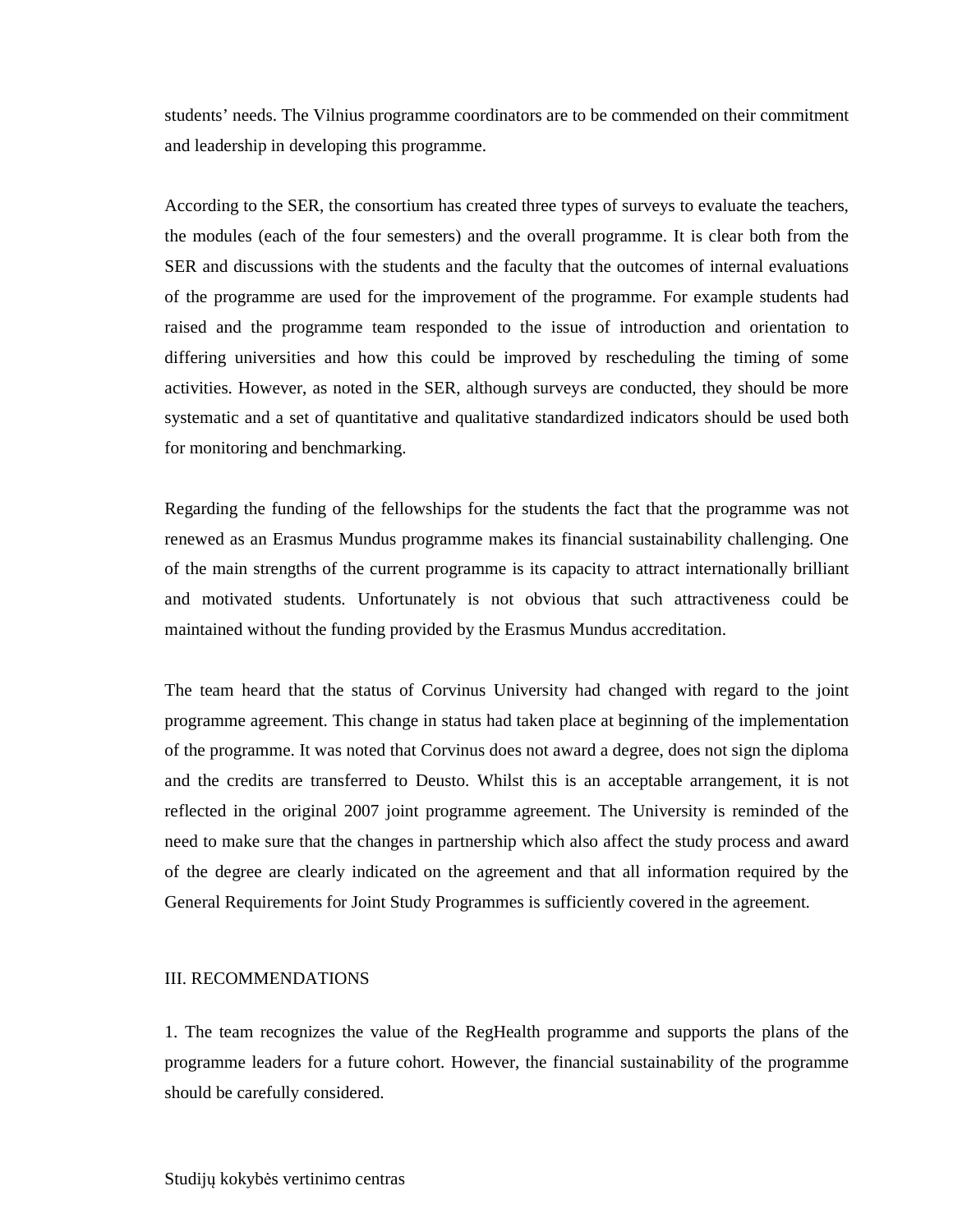2. The team suggests that additional effort is made to adjust the aims and outcomes of the programme to the needs of the students and that the applicability of the realities in the EU health systems to those in developing countries is formally developed in the programme.

3. The programme could benefit from giving more emphasis to the quantitative methodologies that enable for evidence based planning and management. Offering or sharing courses on quantitative methods could be an option. More emphasis on public health and health systems in developing countries is also recommended.

4. Regarding the facilities, the fact that due to the characteristics of the programme the students should settle in three different countries during a period of two years makes logistic support for accommodation of strategic importance. Currently, effort and time devoted by the students to finding accommodation is high and goes in detriment of the learning outcomes. Sufficient support to the logistics of travel and accommodation should be guaranteed in the future.

5. The career development support to the staff of the programme should be reinforced with formal policies like mentoring and sabbaticals. These policies if established and supported by the leadership would substantially reinforce the faculty capacity building.

#### IV. SUMMARY

The second cycle programme *Sustainable Regional Health Systems* started as an Erasmus Mundus funded programme showing its innovative multiuniveristy character. The programme is well designed with an appropriate correspondence between competences and learning outcomes but further adjustment to the needs of the students should be considered, taking into account that the majority of students are from developing countries.

Overall, the content of the subjects is consistent with the type and level of the studies though the review team still see some room for more attention to the quantitative methodologies that enable for evidence based planning and management as well as for additional attention to advanced methods.

Regarding the mobility of the students, though the programme offers substantial, this was not sufficient and unevenly distributed among the different universities. Improvement of material resources especially those for computing should also be addressed.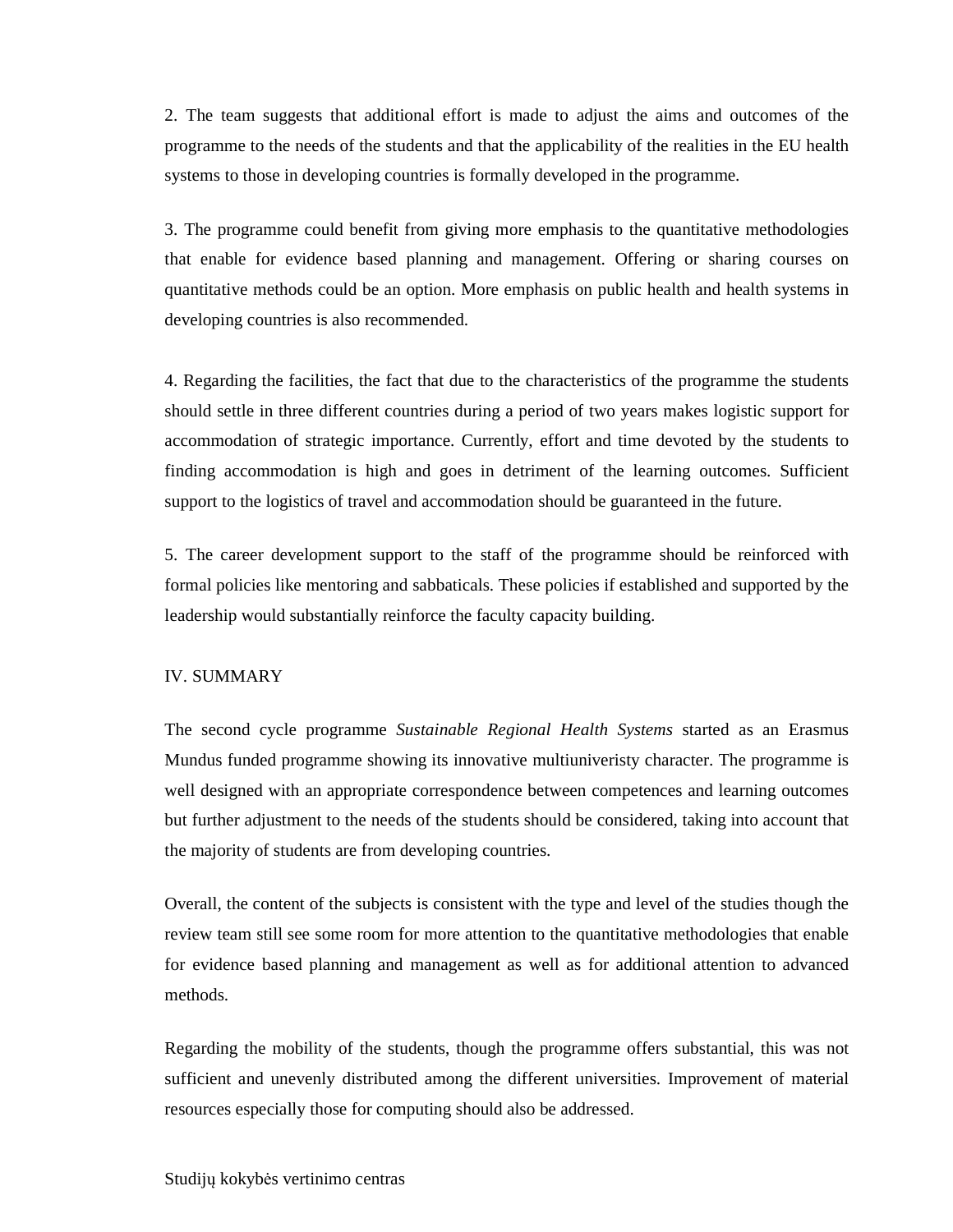The review team were unanimously impressed by the work of the Vilnius faculty in developing a new programme which offers an attractive, vibrant and internationally relevant curriculum. That the programme did not obtain renewal of the Erasmus Mundus funding is a major limitation. The team recognizes the value of the RegHealth program and supports the plans of the programme leaders for a future edition. However, the financial sustainability of the programme should be carefully considered.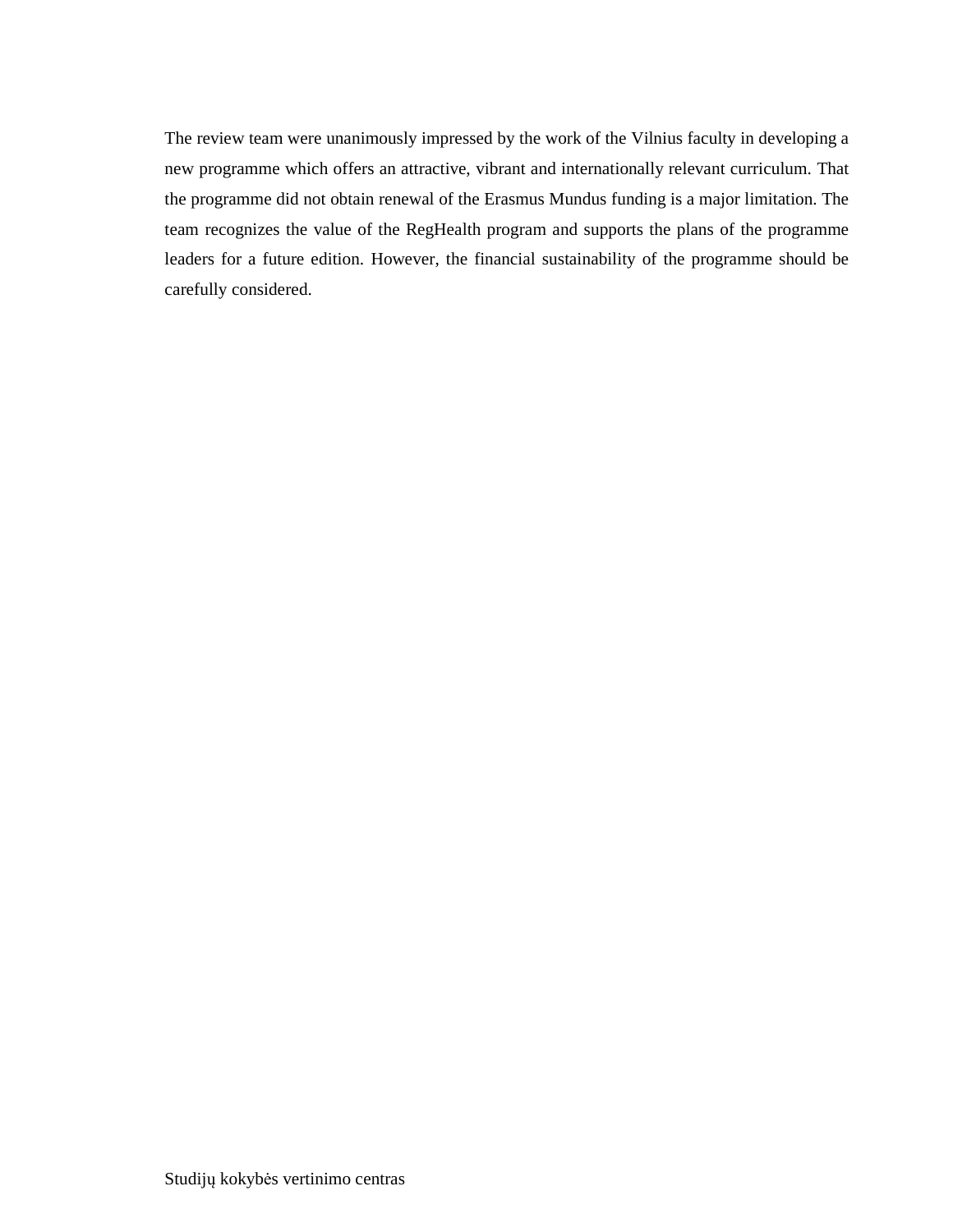#### V. GENERAL ASSESSMENT

The study programme *Sustainable Regional Health Systems* (state code – 628A60001) at Vilnius University is given **positive** evaluation.

| No. | <b>Evaluation Area</b>                                                                                     | <b>Evaluation Area</b><br>in Points* |
|-----|------------------------------------------------------------------------------------------------------------|--------------------------------------|
| 1.  | Programme aims and learning outcomes                                                                       | 3                                    |
| 2.  | Curriculum design                                                                                          | 3                                    |
| 3.  | <b>Staff</b>                                                                                               | 3                                    |
| 4.  | Material resources                                                                                         | $\overline{2}$                       |
| 5.  | Study process and assessment (student admission, study process<br>student support, achievement assessment) | 4                                    |
| 6.  | Programme management (programme administration, internal quality<br>assurance)                             | 4                                    |
|     | <b>Total:</b>                                                                                              | 19                                   |

*Study programme assessment in points by evaluation areas*.

\*1 (unsatisfactory) - there are essential shortcomings that must be eliminated;

2 (satisfactory) - meets the established minimum requirements, needs improvement;

3 (good) - the field develops systematically, has distinctive features;

4 (very good) - the field is exceptionally good.

Grupės vadovas:

Team leader:

Andy Gibbs

Grupės nariai:

Team members:

Prof. dr. Róza Ádány

Prof. dr. Josep María Antó Boqué

Petra Lindblad

Rūta Tarasevičiūtė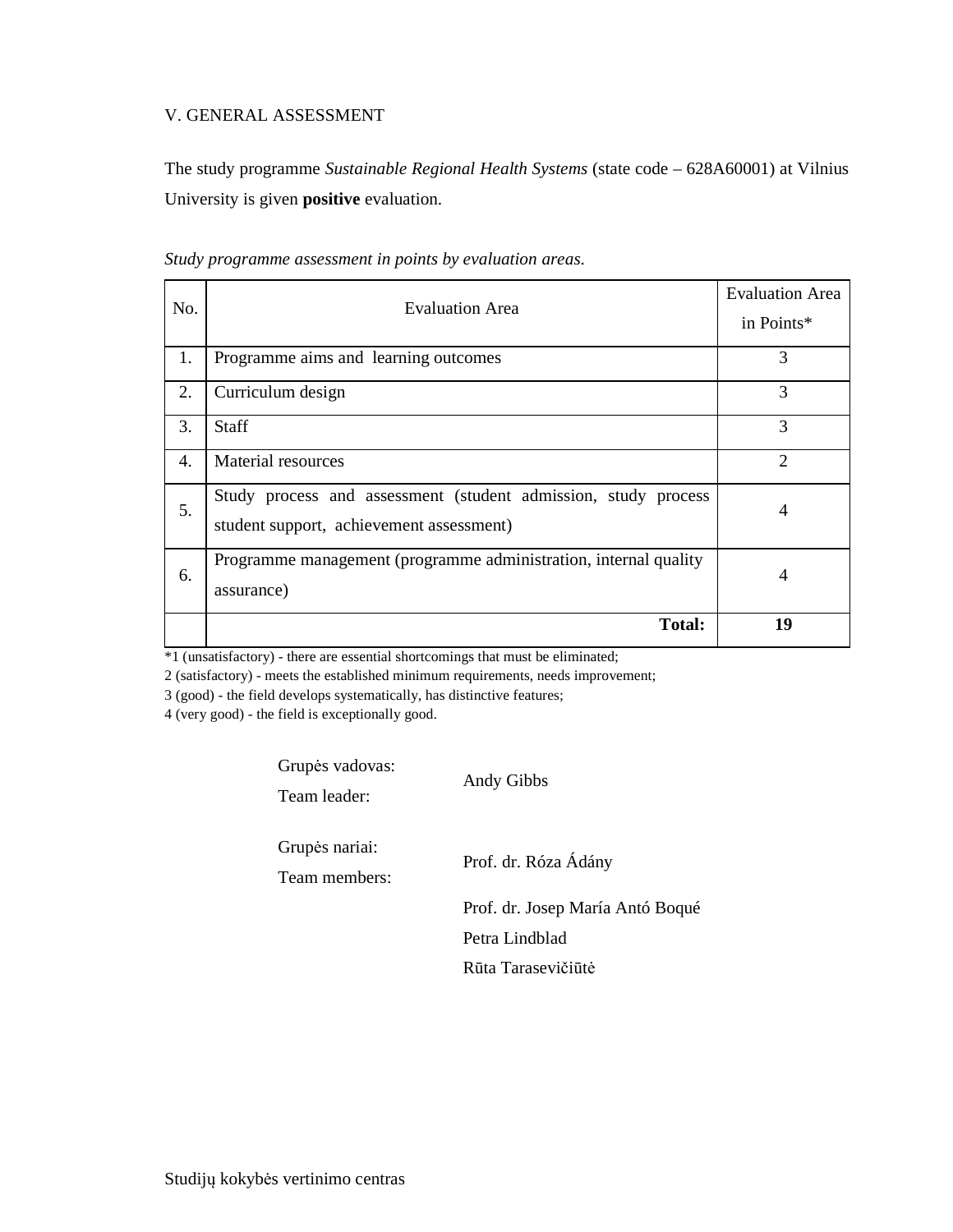#### **VILNIAUS UNIVERSITETO ANTROSIOS PAKOPOS STUDIJŲ PROGRAMOS** *DARNIOS REGIONINĖS SVEIKATOS SISTEMOS* **(VALSTYBINIS KODAS – 628A60001) 2014-05-23 EKSPERTINIO VERTINIMO IŠVADŲ NR. SV4-252 IŠRAŠAS**

<...>

#### V. APIBENDRINAMASIS ĮVERTINIMAS

Vilniaus universiteto studijų programa *Darnios regioninės sveikatos sistemos* (valstybinis kodas – 628A60001) vertinama **teigiamai**.

| Eil.<br>Nr. | Vertinimo sritis                                 | <b>Srities</b><br>įvertinimas,<br>balais* |
|-------------|--------------------------------------------------|-------------------------------------------|
| 1.          | Programos tikslai ir numatomi studijų rezultatai |                                           |
| 2.          | Programos sandara                                | 3                                         |
| 3.          | Personalas                                       | 3                                         |
| 4.          | Materialieji ištekliai                           | $\overline{2}$                            |
| 5.          | Studijų eiga ir jos vertinimas                   |                                           |
| 6.          | Programos vadyba                                 |                                           |
|             | Iš viso:                                         | 19                                        |

\* 1 - Nepatenkinamai (yra esminių trūkumų, kuriuos būtina pašalinti)

2 - Patenkinamai (tenkina minimalius reikalavimus, reikia tobulinti)

3 - Gerai (sistemiškai plėtojama sritis, turi savitų bruožų)

4 - Labai gerai (sritis yra išskirtinė)

<...>

#### IV. SANTRAUKA

Antrosios pakopos (magistrantūros) studijų programa *Darnios regioninės sveikatos sistemos* pradėta kaip *Erasmus Mundus* finansuojama programa, kuriai būdingas naujoviškas vykdymo būdas (jungtinė programa). Programos sandara gera, kompetencijos atitinka numatomus studijų rezultatus, tačiau reikėtų juos suderinti su studentų poreikiais, atsižvelgiant į tai, kad daugelis studentų yra iš besivystančių šalių.

Apskritai dalykų turinys atitinka studijų rūšį ir pakopą, nors ekspertai mano, kad daugiau dėmesio vis dėlto reikėtų skirti kiekybiniams metodams, kurie užtikrintų informacija pagrįstą planavimą ir vadybą, taip pat ir sudėtingesniems metodams.

Kalbant apie studentų judumą, nors programos siūlomos galimybės nemažos, jų nepakanka, be to, jos nevienodai paskirstytos įvairiems universitetams. Dar reikėtų gerinti materialiuosius išteklius, ypač kompiuterių bazę.